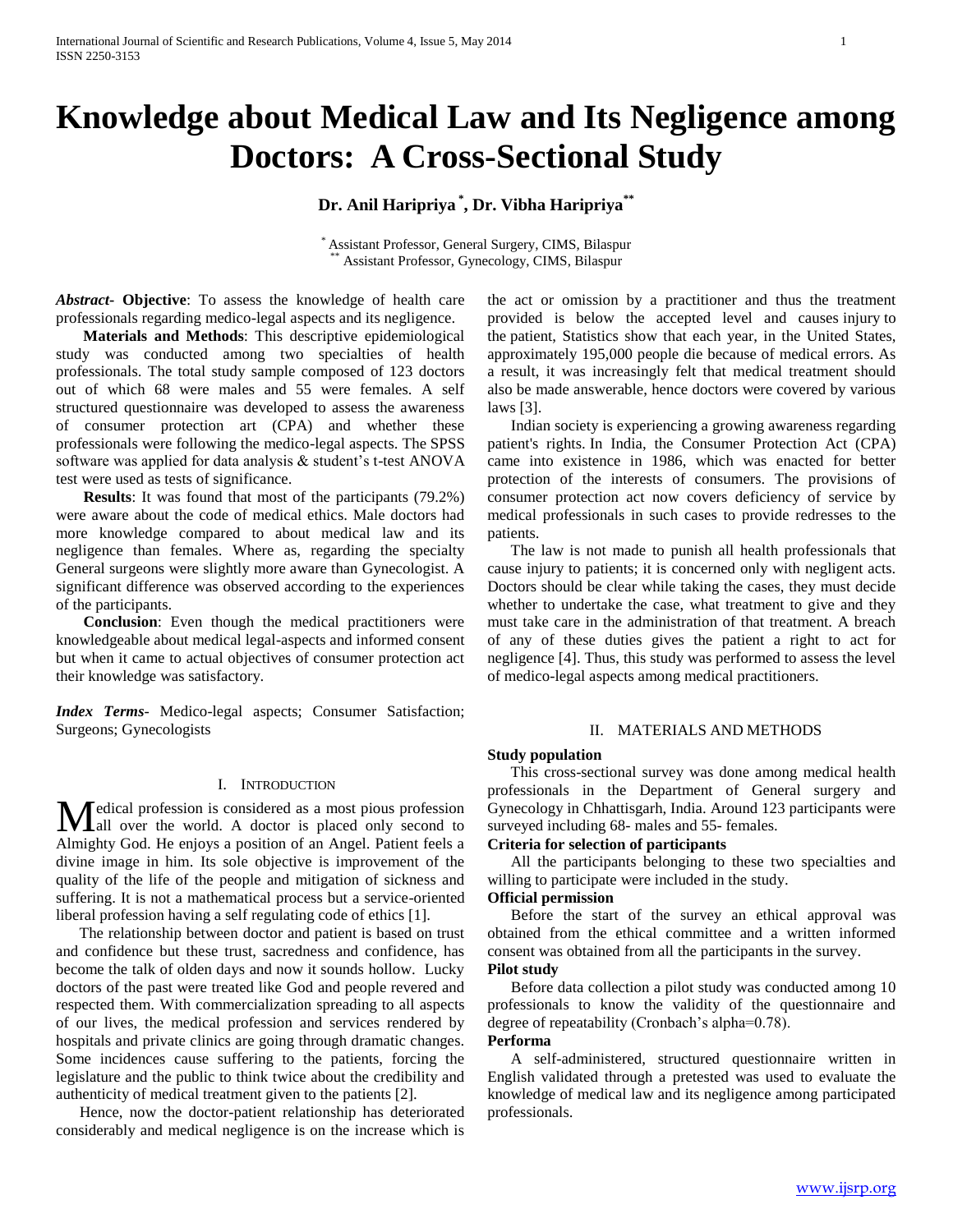The questions were based on awareness of provisions of CPA as applied to medical and dental profession, medical code of ethics, location of consumer forum, informed consent, knowledge of mercy killing, conditions a consumer comes under CPA, time period for the patient to sue the concerned doctor, can a consumer lodge a complaint without the presence of a lawyer, maximum time period within which a patient can sue the concerned doctor.

 All the subjects were examined in both the specialties of medical health profession. The participants were asked to respond to each item according to the response format provided in the questionnaire.

## **Data analysis**

 The Statistical software namely SPSS version 16.0 was used for the analysis of the data. For data analysis, each correct answer was given a score '1' and each wrong answer was assigned as a score of '0'. The individual scores were summed up to yield a total score. The student's t-test, ANOVA test were used as tests of significance for statistical evaluation of means. The level of significance was set at  $P \le 0.05$ .

### III. RESULTS

 The study composed of 123 participants from two different specialties of medical health professional. It was found that most of the participants (79.2%) were aware about the code of medical ethics. All the study participants were aware about different types of consents and they consider that informed consent is best among all. They also had knowledge regarding the conditions indicating for consent. Mostly doctors (87%) mentioned that children should not be treated without parent's consent except for emergencies. 77% of them had knowledge of recordkeeping of the patients.

 Around 68% were having exact knowledge of mercy killing. When it was asked regarding aims and objective of COPRA, half of the respondents gave correct answer. 72% were aware that consumer can lodge a complaint without the presence of a lawyer. Around 70% knew that person who receives medical treatment in Government or Charitable Hospital, which provides treatment to one and all, free of cost, is not under the Act. Around 44% exactly knew the level of compensation for claiming at different centers as District level, State commission, and National commission.

 In the present study, male doctors had more knowledge compared to about medical law and its negligence than female doctors (P=0.001), as shown in Table 1. Where as, regarding the specialty General surgeons were slightly more aware than Gynecologist (P=0.743) (Table 2).

 When the findings were compared according to the experience, practitioners having experience between 6 to 10 years were more aware followed by 11-15 years and 0-5 years (P=0.001) as mentioned in Table 3.

#### IV. DISCUSSION

 Medicine is a noble profession but there is also growing anxiety both within the medical profession and in the community regarding increasing trends of complaints and lawsuits against doctors. Negligence in the medical world has assumed great importance in relation to the medical malpractices suits in various countries in Asia, Europe, USA and more so in India. In the area of patient-doctor relationship two important models dominate viz. one is based on paternalism and other is founded on the doctrine of informed consent. According to Dworkin's standard definition of paternalism means "interference with a person's liberty of action justified by reasons referring exclusively to the welfare, good, happiness, needs, interests or values of person coerced.' [5].

 In the present study, most of the participants knew about the medical code of ethics. They think that knowledge of ethics is extremely important and only few of them, their main source of knowledge on healthcare ethics was during training study conducted by Dash S.K.in 2010 [6]. Mostly respondents were aware about the knowledge of record keeping of the patients and results were higher than the study done in 2009 by Makhani C.S. in Indore [7].

 Written records, including medical history, chart notes, radiographs, and photographs must be meticulous, and it is necessary for the documents to be signed and dated. Under Article 51 A(h) of the Constitution of India, there is a moral obligation on the doctor, and a legal duty, to maintain and preserve medical, medico-legal, and legal documents in the best interests of social and professional justice [8].

 Almost every participant in this study have knowledge of informed consent and this is in accordance with the study carried by Heywood R. in 2007 who found that 98% of medical students found IC to be important and necessary for a surgical intervention [9]. Consent requires that patient fully understand the information given, but if the patient is debilitated due to a serious illness/mental condition, a suitable surrogate should make decisions [10].

 This data showed that detail knowledge regarding aims and objectives of consumer protection act and its application is limited. Similarly limited awareness was seen among the study by Jasuma et al [11]. The findings also showed difference between two specialties medical professionals regarding the consumer protection act. It was also found that general surgeons were more aware than gynecologists.

 Our data showed that senior doctors have better level of knowledge than juniors. Similar results were found by Sing K et al among health care professionals in Udaipur [12] and Jasuma et al in Vadodra [11].

 This might be due to the reason that with increase in exposure, awareness also increases. Similarly it was also found that male doctors showed good knowledge regarding medico legal aspects. These results were in agreement with Singh et al study [12]. It may be attributed to the fact that comparatively males devote more time to routine practice.

 Due to the limited knowledge by the health professionals, there is an increased risk of malpractice, especially from complex case situations. In addition, the expanding patient population is becoming more knowledgeable and aware of their rights, consequently taking action by contacting the consumer forum to lodge their complaints [13].